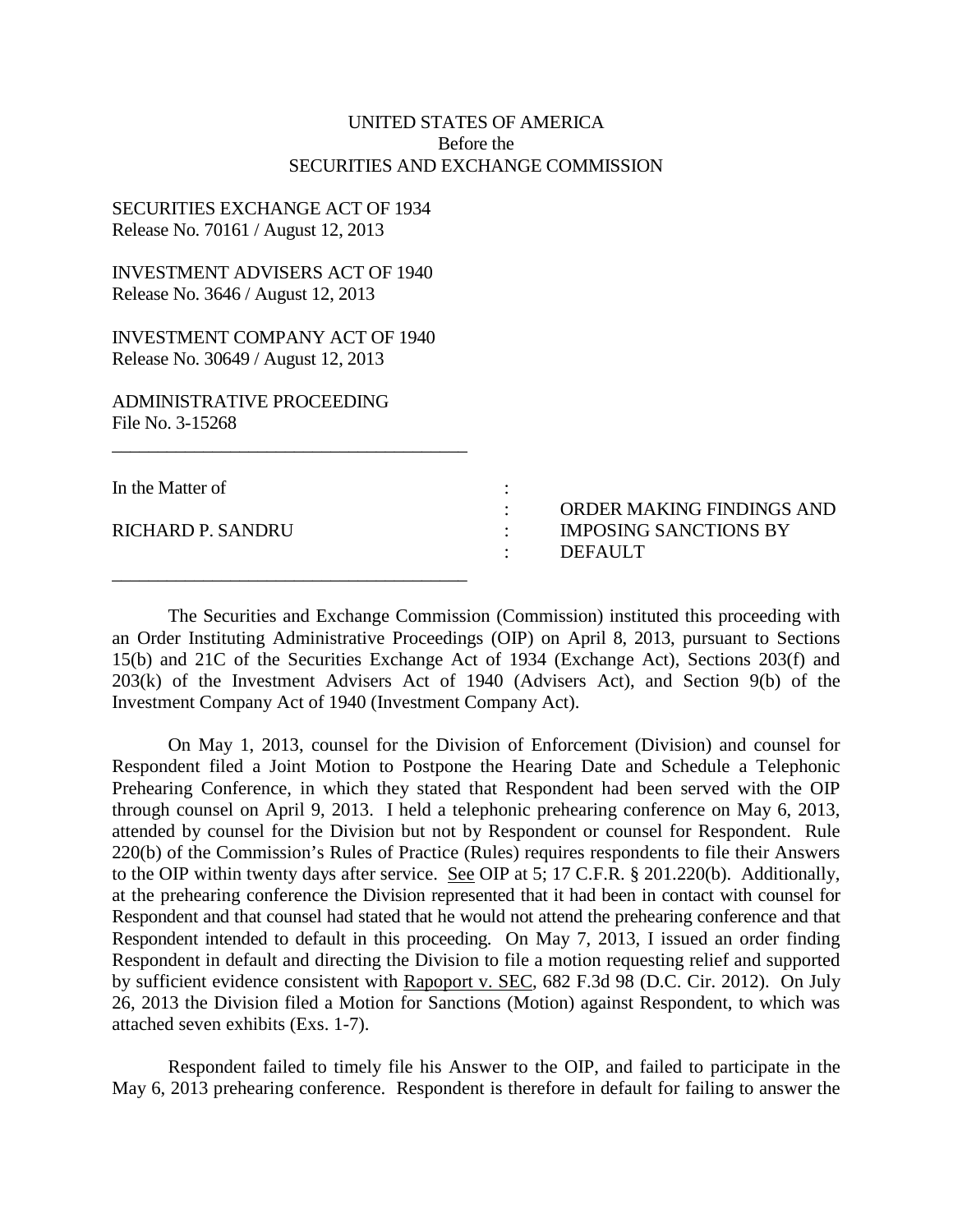OIP, participate in a prehearing conference, or otherwise defend the proceeding. See 17 C.F.R. §§ 201.155(a), .220(f), .221(f). Accordingly, the allegations in the OIP are deemed true and this proceeding is determined against him by default.

### **FINDINGS OF FACT**

Respondent was forty-two years of age and resided in Fort Myers, Florida when the OIP issued. OIP, p. 2. From July 1, 2009 until April 29, 2011, Respondent was an investment adviser representative associated with Cambridge Investment Research Advisors, Inc. (Cambridge IA), an investment adviser registered with the Commission, and a registered representative associated with Cambridge Investment Research, Inc. (Cambridge BD), a broker-dealer registered with the Commission (collectively, Cambridge). Id.; Ex. 4. Before that, from September 20, 2002 until June 29, 2009, Respondent was an investment adviser representative and a registered representative associated with another registered investment adviser and broker-dealer. OIP, p. 2.

Cambridge IA, an Iowa corporation with its principal place of business in Fairfield, Iowa, has been registered with the Commission as an investment adviser since February 3, 2005. OIP, p. 2. Respondent worked in the Perrysburg, Ohio branch office. Id. Cambridge BD, an Iowa corporation with its principal place of business in Fairfield, Iowa, has been registered with the Commission as a broker-dealer since December 11, 1995. Id.

Respondent joined Cambridge on July 1, 2009. OIP, p. 2. He supervised two other Cambridge representatives along with various administrative assistants. Id. By the time Respondent left Cambridge at the end of April 2011, he was managing approximately \$47 million in assets for about 180 advisory clients who collectively held about 480 accounts. Id. These accounts were discretionary, and funds were maintained in custodial accounts by a custodian. Id.

Respondent executed two different but related schemes to defraud his clients. First, from at least December 2009 through March 2011, while associated with Cambridge IA, Respondent misappropriated at least \$308,850 in purported "financial planning" fees from at least fortyseven advisory clients, by forging their signatures on or adding costs to Financial Planning Engagement agreements (FPEs) after the clients had already signed them and without his clients' knowledge or authorization. OIP, p. 3. In all cases, Respondent failed to provide the financial planning services described in the FPEs. Id.

After Respondent either obtained or forged his clients' signatures on the FPEs, he faxed or sent the FPEs to Cambridge through the Cambridge Logistics and Information Center (CLIC), thereby causing Cambridge's corporate accounting office to debit financial planning fees from the client's account. OIP, p. 3. Cambridge then paid Respondent 91% of these financial planning fees as part of his compensation by electronically transferring the funds to Respondent's account by direct deposit. Id. Respondent received approximately \$280,000 in fraudulently obtained financial planning fees. Id. The fees charged to clients for the purported financial planning services ranged from \$500 to \$5,000 per FPE. Id. At least 107 fraudulent FPEs were submitted to Cambridge by Respondent. Id. Several clients were charged four or five times over several months for unauthorized and unperformed financial planning services.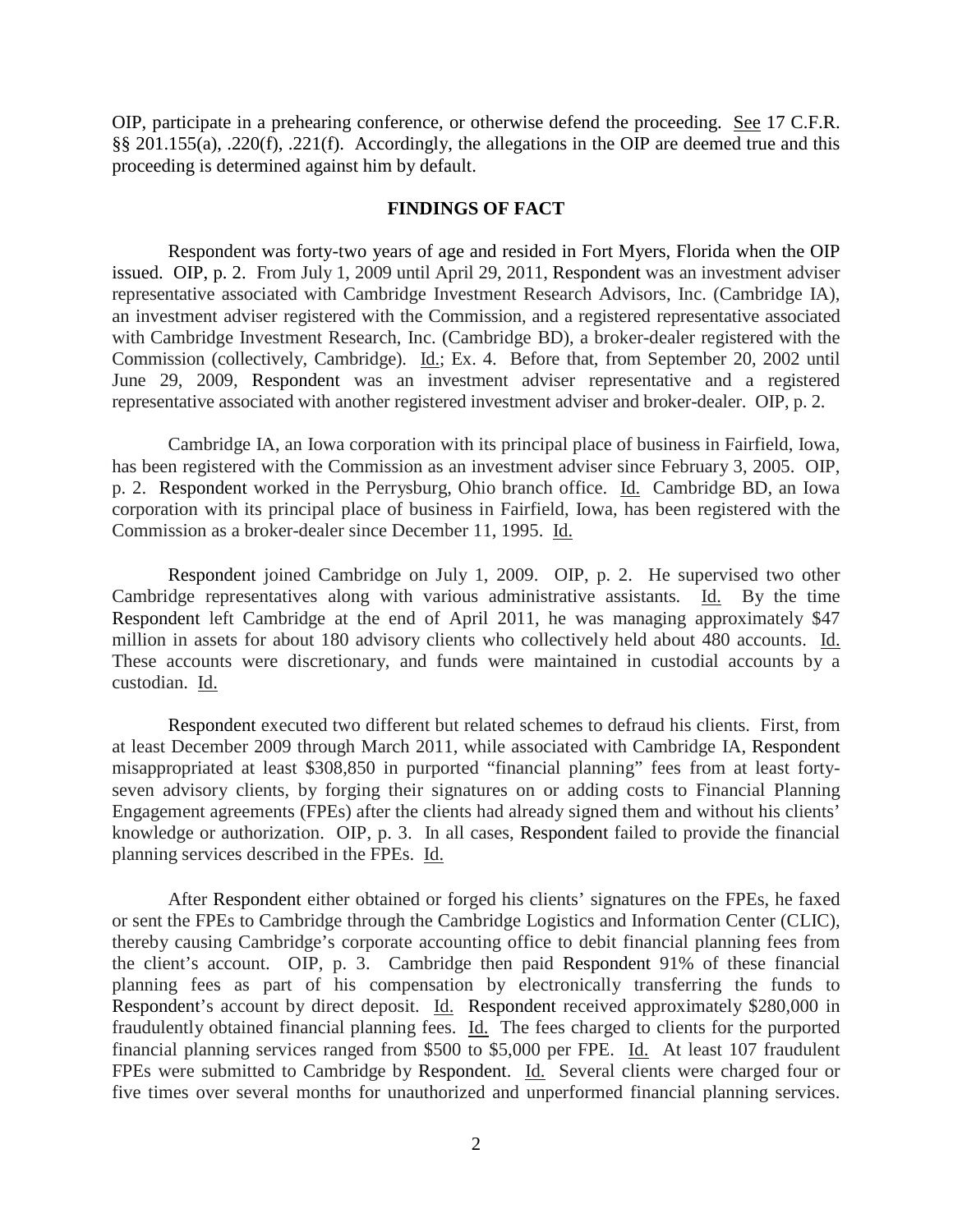#### Id.

Respondent's second scheme involved misrepresented account balances and fraudulently obtained advisory fees. Beginning in at least 2008, while he was associated with another registered investment adviser and broker-dealer, Respondent lost money through his trading in several client accounts. OIP, p. 3. Respondent had told some of these clients, several of whom were elderly and/or retired, that they would be able to take substantial monthly withdrawals from their accounts for the rest of their lives or at least for many years. Id. Many of these clients followed Respondent to Cambridge. Id. While at Cambridge, to conceal his losses and the clients' inability to take the large monthly withdrawals that he had recommended, Respondent orally and in writing falsely represented to at least six clients that the amounts reflected on their monthly statements from Cambridge were inaccurate and/or that they had other separate or "guaranteed" accounts that contained additional funds. Id.

Respondent made these misrepresentations in order to induce his clients to allow him to continue to purchase and sell securities in their accounts and receive advisory fees from their dwindling account balances. OIP, p. 4. He also wanted to preserve his relationship with these clients, many of whom had friends or relatives who were also clients. Id. Based on the inflated account values provided by Respondent, the clients continued to allow Respondent to manage their accounts, and he incurred additional losses through his trading. Id. The clients also continued taking large monthly withdrawals, which further depleted their accounts. Id.

Respondent sold securities, including money market funds, in his clients' accounts to cover the large monthly withdrawals that he had previously recommended. OIP, p. 4. When certain clients' funds were completely exhausted, Respondent went as far as to pay their monthly distributions out of his own pocket in order to prevent his scheme from being discovered. Id. By the time that Respondent's scheme was discovered, these clients had little, if anything, left in their accounts. Id. However, before that time, Respondent had collected advisory fees from their dwindling funds. Id.

Following Respondent's departure from Cambridge, Cambridge's compliance department received information that Respondent had charged clients for financial planning services without authorization and without performing the services, and that he had misrepresented to certain clients the true balance of their accounts. Ex. 4. Cambridge's internal investigation revealed that Respondent charged and collected financial planning fees from at least forty adivsory clients without providing such services to them. Id.

The Division began an investigation of Respondent, which culminated in the instant OIP. Ex. 5, p. 2; Motion, p. 5. During the investigation, Respondent asserted his Fifth Amendment privilege against self-incrimination and declined to answer any questions. Ex. 7; Motion, p. 5. The investigation revealed that Respondent submitted a total of approximately 107 fraudulent FPEs to Cambridge from October 21, 2009 to March 7, 2011. Ex. 5, p. 2. This resulted in unauthorized fees of at least \$308,850 charged to at least forty-seven advisory clients. Id. Respondent received 91% of those fees, totaling \$281,054.50. Id., p. 3. In several cases, the unauthorized fees exceeded 10% of the value of the accounts. Id. The investigation also revealed that from August 7, 2009 to April 9, 2011, Respondent received compensation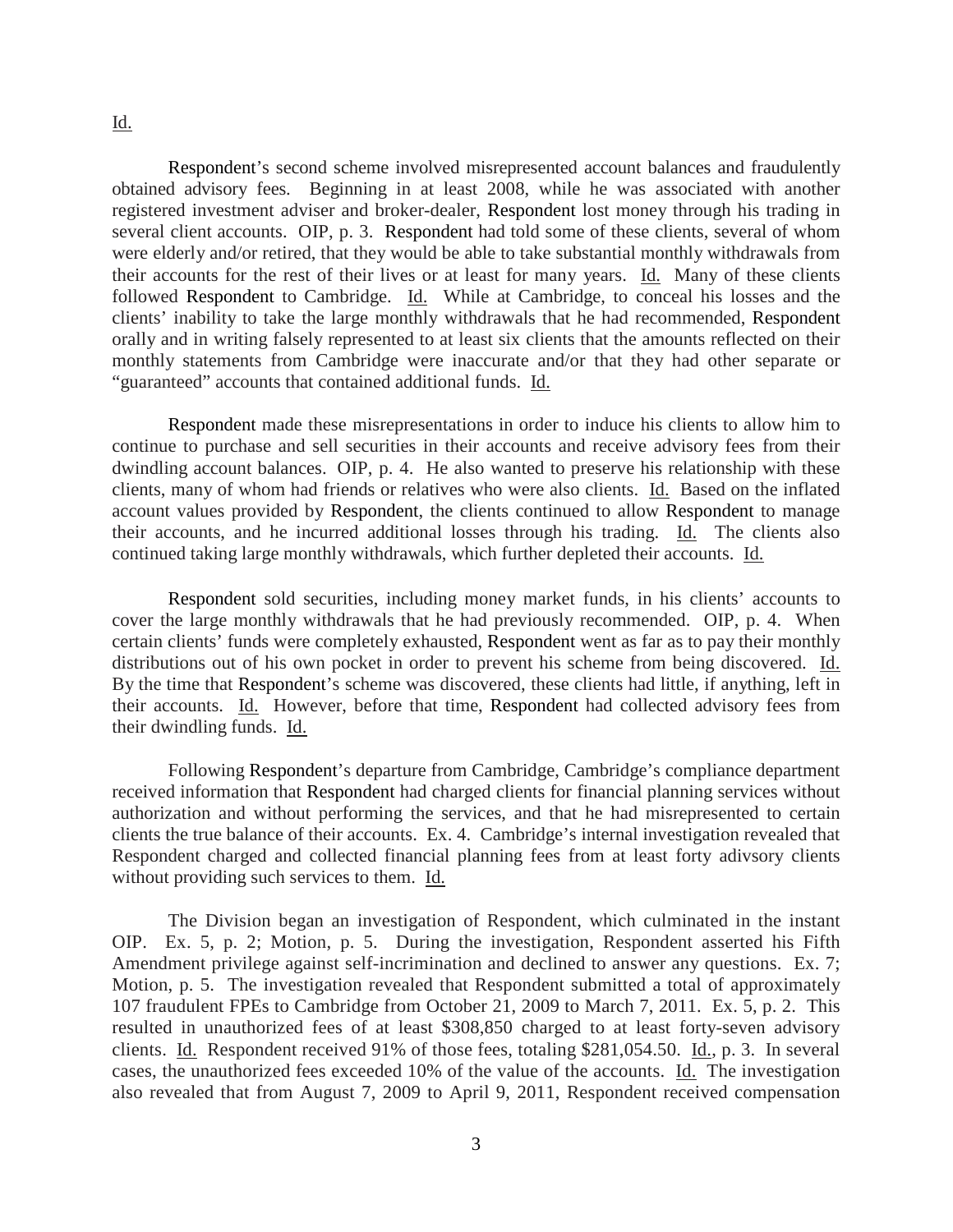from Cambridge in the form of advisory fees, totaling \$139,722.21. Id. A client-by-client analysis showed that Respondent received approximately \$79,846.12 of this total after he first either took an unauthorized FPE fee from a client, or materially misstated the value of the client's accounts. Id.; Motion, p. 7 n.1.

The Division has submitted approximately thirty-eight Attestations (Attestation) from Respondent's clients. Ex. 6. All the Attestations describe unauthorized FPE fees, and provide the date of the first such unauthorized FPE fee as to that client. Id. In many instances, the clients attest that they would not have authorized the fees if they had known of them. Id. Additionally, two Attestations describe specific misrepresentations by Respondent. Robert Newton attested that although he was aware of the FPE charges when they were incurred, he understood them to be maintenance fees Respondent charged for managing his retirement funds. Id. Thomas Thomas attested that he asked Respondent about the FPE charges when they were debited from his account, and that Respondent explained that they were part of the maintenance fees he charged Thomas for providing financial advice. Id. Later Respondent told Thomas that they were fees charged by mutual fund companies. Id.

# **CONCLUSIONS OF LAW**

Exchange Act Section 10(b) makes it unlawful for any person, directly or indirectly, by the use of any means or instrumentality of interstate commerce, or of the mails, or of any facility of any national securities exchange:

> (b) To use or employ, in connection with the purchase or sale of any security . . . any manipulative or deceptive device or contrivance in contravention of such rules and regulations as the Commission may prescribe as necessary or appropriate in the public interest or for the protection of investors.

15 U.S.C. § 78j(b). Exchange Act Rule 10b-5 makes it unlawful for any person, directly or indirectly, by the use of any means or instrumentality of interstate commerce, or of the mails, or of any facility of any national securities exchange, in connection with the purchase or sale of any security:

(a) To employ any device, scheme, or artifice to defraud,

(b) To make any untrue statement of a material fact or to omit to state a material fact necessary in order to make the statements made, in the light of the circumstances under which they were made, not misleading, or

(c) To engage in any act, practice, or course of business which operates or would operate as a fraud or deceit upon any person.

17 C.F.R. § 240.10b-5.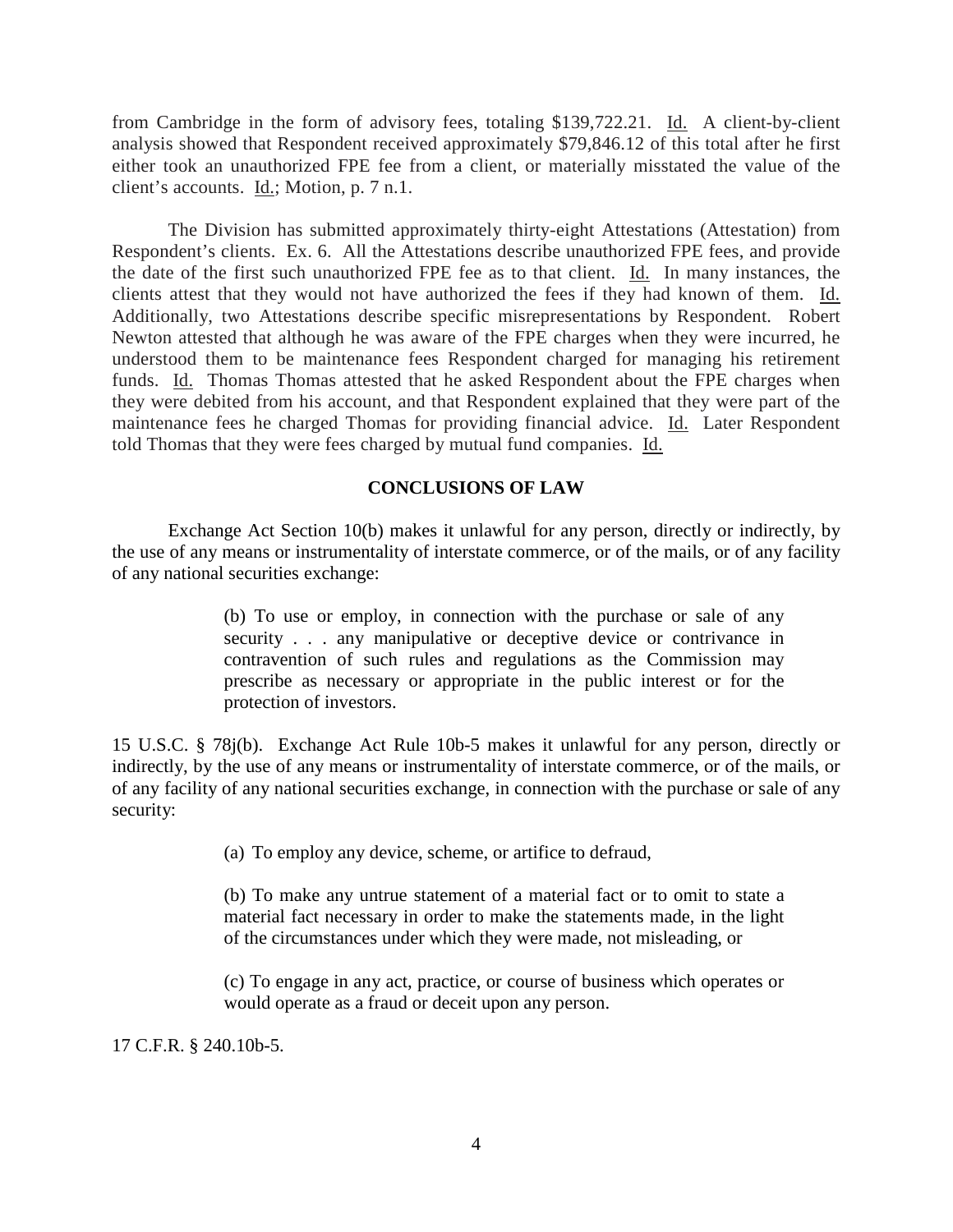Advisers Act Section 206 makes it unlawful for any investment adviser, by use of the mails or any means or instrumentality of interstate commerce, directly or indirectly:

> (1) to employ any device, scheme, or artifice to defraud any client or prospective client; (2) to engage in any transaction, practice, or course of business which operates as a fraud or deceit upon any client or prospective client.

15 U.S.C. § 80b-6.

Scienter is required to establish violations of Exchange Act Section 10(b) and Rule 10b-5, and of Advisers Act Section 206(1). Aaron v. SEC, 446 U.S. 680, 690-91, 695-97 (1980); SEC v. Steadman, 967 F.2d 636, 641 & n.3 (D.C. Cir. 1992). It is "a mental state embracing intent to deceive, manipulate, or defraud." Aaron, 446 U.S. at 686 n.5; Ernst & Ernst v. Hochfelder, 425 U.S. 185, 193 & n.12 (1976); Steadman, 967 F.2d at 641. Material misrepresentations and omissions violate Exchange Act Section 10(b) and Rule 10b-5, and Advisers Act Sections 206(1) and 206(2). The standard of materiality is whether or not a reasonable investor or prospective investor would have considered the information important in deciding whether or not to invest. See Basic Inc. v. Levinson, 485 U.S. 224, 231-32, 240 (1988); TSC Indus., Inc. v. Northway, Inc., 426 U.S. 438, 449 (1976); Steadman, 967 F.2d at 643.

Respondent violated Exchange Act Section 10(b) and Rule 10b-5, and Advisers Act Sections 206(1) and 206(2). He forged and altered documents so that he could charge his investment advisory clients unauthorized FPE fees without their knowledge. He sold securities out of his clients' accounts without their knowledge or approval to cover the large monthly withdrawals that he had previously recommended to them. He lied and concealed information to lull his clients into thinking that their accounts were not being depleted, so that he could continue to receive advisory fees. He was associated with both an investment adviser and a broker-dealer at the time, and he used a fax machine, i.e., a means of interstate commerce, to obtain his share of the unauthorized FPE fees. He acted with scienter, as evidenced by his forgery and false statements, and his misrepresentations were material, as evidenced by the clients who attested that they would not have approved the fraudulent FPE fees.

### **SANCTIONS**

The Division requests that I: (1) order Respondent to cease and desist from violating Exchange Act Section 10(b) and Rule 10b-5, and Advisers Act Sections 206(1) and 206(2); (2) permanently bar Respondent from association with a broker, dealer, investment adviser, municipal securities dealer, municipal advisor, transfer agent, and nationally recognized statistical rating organization (NRSRO), and impose an investment company bar and penny stock bar; (3) order Respondent to pay disgorgement and prejudgment interest; and (4) order Respondent to pay civil penalties in an amount equal to the amount of disgorgement. Motion, pp. 6-14.

The Dodd-Frank Wall Street Reform and Consumer Protection Act (Dodd-Frank), which took effect July 22, 2010, approximately halfway through Respondent's course of misconduct,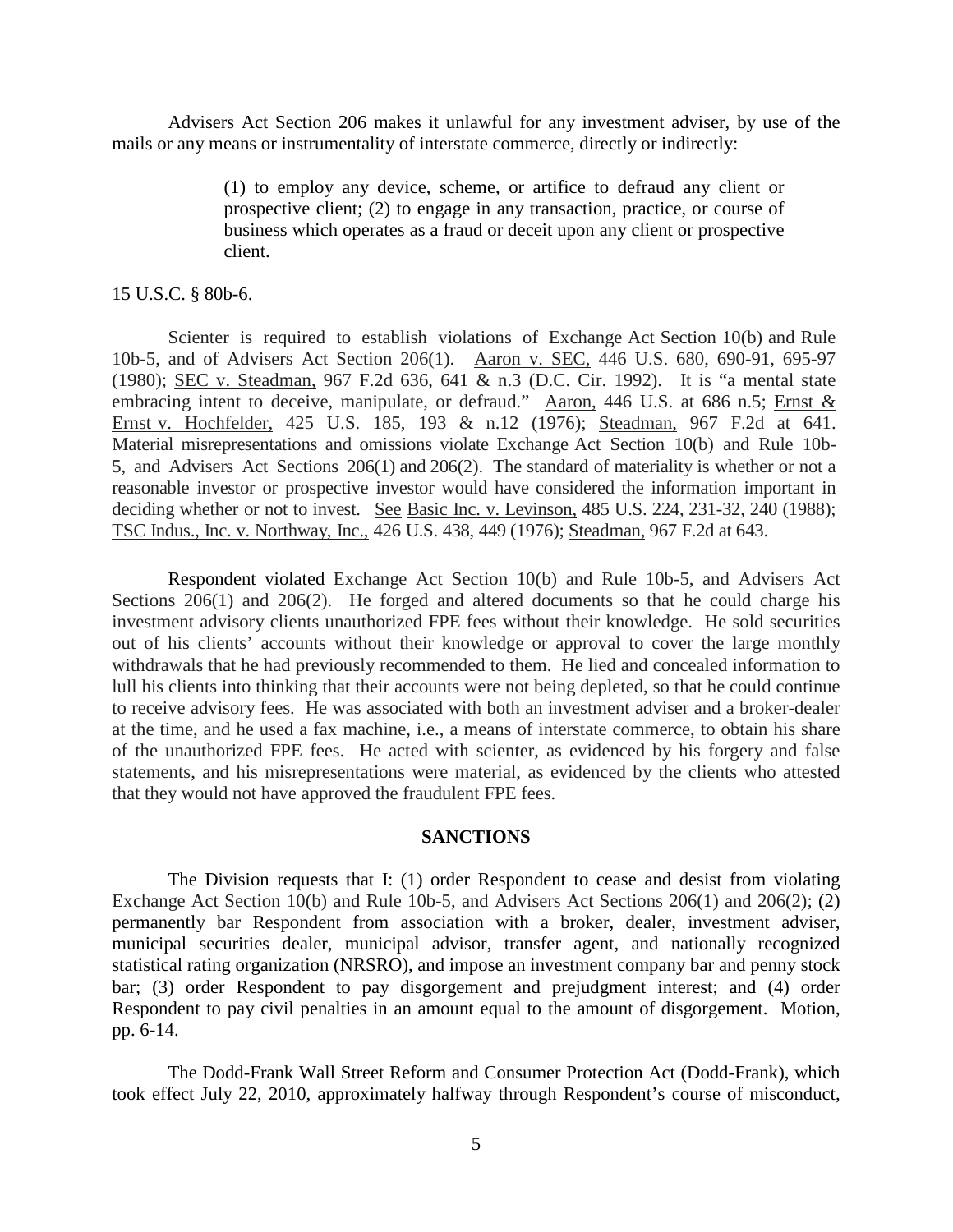changed some of the sanction provisions applicable here. See Pub. L. No. 111-203, 124 Stat. 1376 (2010). The Commission has determined that the collateral associational bars now available under Section 925 of Dodd-Frank are not impermissibly retroactive. See John W. Lawton, Advisers Act Release No. 3513 (Dec. 13, 2012), 105 SEC Docket 61722, 61737. The disgorgement and civil penalty provisions of the Exchange Act, the Advisers Act, and the Investment Company Act were amended by Section 929P of Dodd-Frank by removing the willfulness requirement (see infra), but only in relation to cease-and-desist proceedings. 15 U.S.C. § 78u-2(a)(2)(A); 15 U.S.C. § 80b-3(i)(1)(B); 15 U.S.C. § 80a-9(d)(1)(B). Although this is a cease-and-desist proceeding under the Exchange Act and Advisers Act, it is not a cease-anddesist proceeding under the Investment Company Act. OIP, p. 1. Because I find that Respondent acted willfully, and that disgorgement and a civil penalty are warranted under all three Acts, including in particular the Investment Company Act, I need not address the retroactivity issue presented by Section 929P of Dodd-Frank. See 15 U.S.C. § 80a-9(d)(1)(A)(i).

### **A. Willfulness and the Public Interest Factors**

Some of the requested sanctions are only appropriate if Respondent's violations were willful. 15 U.S.C. § 78o(b)(4)(D), (6)(A)(i) (associational bar and penny stock bar pursuant to the Exchange Act); 15 U.S.C. § 80a-9(b)(2) (investment company bar pursuant to the Investment Company Act); 15 U.S.C.  $\S$  80a-9(d)(1)(A)(i), (e) (civil penalties and disgorgement in proceedings instituted under Investment Company Act Section 9(b)); 15 U.S.C. § 80b-3(e)(5), (f) (associational bar pursuant to the Advisers Act). A finding of willfulness does not require intent to violate the law, but merely intent to do the act which constitutes a violation of the law. Wonsover v. SEC, 205 F.3d 408, 414 (D.C. Cir. 2000); Arthur Lipper Corp. v. SEC, 547 F.2d 171, 180 (2d Cir. 1976).

Respondent plainly acted willfully. He forged and altered documents, sold securities out of his clients' accounts without their knowledge or approval, lied and concealed material information, and sent faxes in furtherance of his scheme.

When considering whether an administrative sanction serves the public interest, the Commission considers the factors identified in Steadman v. SEC, 603 F.2d 1126, 1140 (5th Cir. 1979), aff'd on other grounds, 450 U.S. 91 (1981): the egregiousness of the respondent's actions, the isolated or recurrent nature of the infraction, the degree of scienter involved, the sincerity of the respondent's assurances against future violations, the respondent's recognition of the wrongful nature of his or her conduct, and the likelihood that the respondent's occupation will present opportunities for future violations (Steadman factors). Gary M. Kornman, Advisers Act Release No. 2840 (Feb. 13, 2009), 95 SEC Docket 14246, 14255, pet. denied, 592 F.3d 173 (D.C. Cir. 2010). The Commission's inquiry into the appropriate sanction to protect the public interest is a flexible one, and no one factor is dispositive. Id.

Respondent's conduct was egregious and recurrent. He defrauded dozens of clients over a period exceeding eighteen months, in many cases by forgery, and generated ill-gotten gains of approximately \$360,000. He acted with a high degree of scienter, as demonstrated by his forgery and false statements. He has offered no assurances against future violations and has not recognized the wrongful nature of his conduct. He has been in the securities industry since 2002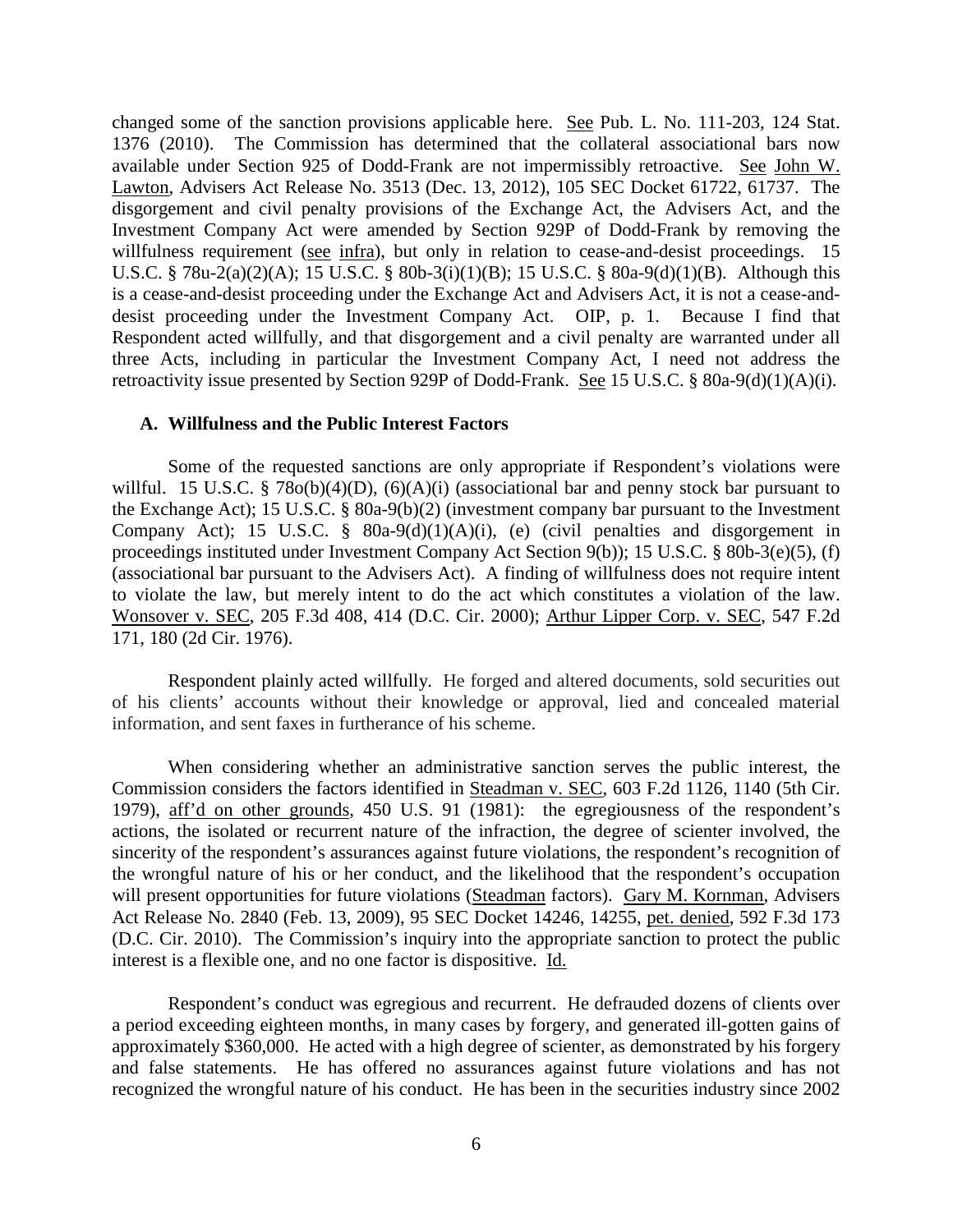and his occupation obviously presents opportunities for future violations. Every Steadman factor weighs in favor of a heavy sanction.

### **B. Cease-and-Desist Order**

Section 21C(a) of the Exchange Act and Section 203(k) of the Advisers Act authorize the Commission to impose a cease-and-desist order on any person who "is violating, has violated, or is about to violate" any provision of either Act or rules thereunder. 15 U.S.C. § 78u-3(a);15 U.S.C. § 80b-3(k). While some likelihood of future violation must be present, the required showing is "significantly less than that required for an injunction." KPMG Peat Marwick LLP, 54 S.E.C. 1135, 1183-91 (2001). Indeed, absent evidence to the contrary, a single past violation ordinarily suffices to establish a risk of future violations. Id. at 1191. In evaluating the propriety of a cease-and-desist order, the Commission considers the Steadman factors, as well as the recency of the violation, the resulting degree of harm to investors or the marketplace, and the effect of other sanctions. Id. at 1192.

Respondent's violations resulted in an average loss to each client of less than \$10,000, and Respondent's other sanctions are severe. Despite these slightly mitigating considerations, the Steadman factors weigh heavily in favor of the requested relief, and the violations were relatively recent, in that they continued until April 2011. A cease-and-desist order is thus warranted under the totality of the circumstances.

#### **C. Industry Bars**

Section 203(f) of the Advisers Acts authorizes the Commission to bar a person from association with a broker, dealer, investment adviser, municipal securities dealer, municipal advisor, transfer agent, or NRSRO, if that person has willfully violated any provision of the Exchange Act or the Advisers Act, and the bar is in the public interest. 15 U.S.C. § 80b-3(e)(5), (f). On the same terms, Section 15(b)(6) of the Exchange Act authorizes the same associational bars, and also authorizes a bar on participating in an offering of a penny stock. 15 U.S.C § 78o(b)(4)(D), (6)(A)(i). Also on the same terms, Section 9(b) of the Investment Company Act authorizes a bar on association with an investment company. 15 U.S.C. § 80a-9(b)(2). Based on the Steadman factors, Respondent is unquestionably unfit to serve in the securities industry in any capacity. He will therefore be permanently barred from association with a broker, dealer, investment adviser, municipal securities dealer, municipal advisor, transfer agent, and NRSRO, and from association with an investment company and participating in an offering of penny stock.

#### **D. Disgorgement**

Section  $21C(e)$  of the Exchange Act and Section  $203(k)(5)$  of the Advisers Act authorize the Commission to order disgorgement of ill-gotten gains, including reasonable interest. 15 U.S.C. § 78u-3(e); 15 U.S.C. § 80b-3(k)(5). Section 9(e) of the Investment Company Act also authorizes disgorgement in cases of willful violations. 15 U.S.C.  $\frac{8}{9}$  80a-9(d)(1)(A)(i), (e). "Disgorgement is an equitable remedy designed to deprive a wrongdoer of his unjust enrichment and to deter others from violating the securities laws." See SEC v. First City Fin. Corp., 890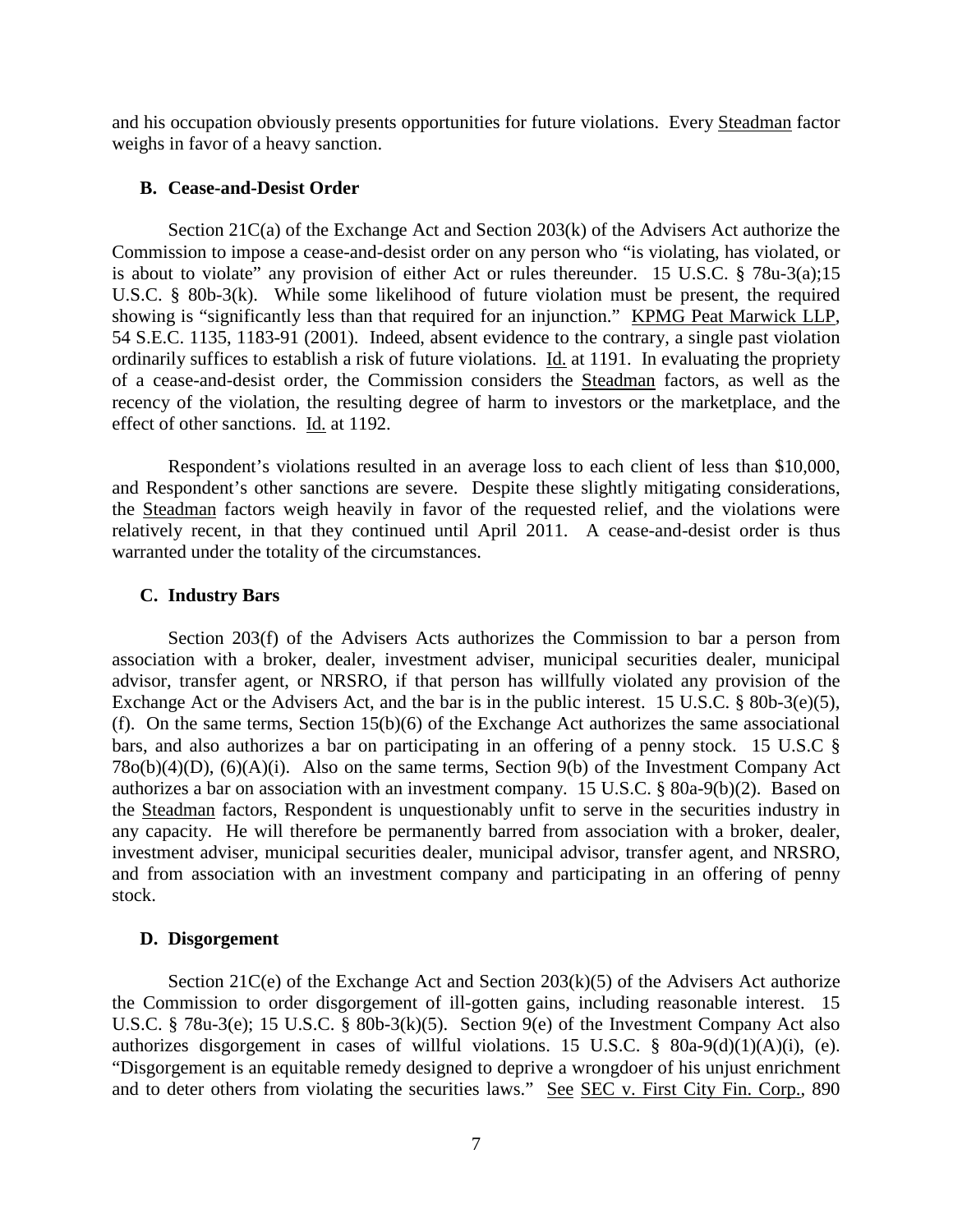F.2d 1215, 1230 (D.C. Cir. 1989). The Commission is authorized to order violators of the federal securities laws to disgorge the value of the proceeds they obtained by virtue of their wrongdoing. SEC v. Fishbach Corp., 133 F.3d 170, 175 (2d. Cir. 1997). Requiring a violator to pay prejudgment interest prevents the violator from profiting from their securities violation. See SEC v. Moran, 944 F. Supp. 286, 295 (S.D.N.Y. 1996). Under Rule 600, "[p]rejudgment interest shall be due on any sum required to be paid pursuant to an order of disgorgement." 17 C.F.R. §  $201.600(a)$ . The amount of prejudgment interest is calculated from "the first day of the month following each . . . violation through the last day of the month preceding the month in which payment of disgorgement is made." Id.

Based on the Steadman factors, disgorgement and prejudgment interest are warranted. The Division has provided evidence that Respondent earned \$281,054.50 in fraudulent FPE fees, as well as \$79,846.12 in advisory fees after he first either took an unauthorized FPE fee from a client or materially misstated the value of the client's account, for a total of \$360,900.62. Ex. 5, pp. 2-3. This is a reasonable estimate of Respondent's ill-gotten gains. The Division has also calculated \$24,810.80 in prejudgment interest on the total, beginning from April 30, 2011, the last day of the month in which Respondent left Cambridge's employment. Ex. 5, p. 3. Accordingly, Respondent will be ordered to pay \$360,900.62 in disgorgement and \$24,810.80 in prejudgment interest.

### **E. Civil Penalties**

Section 21B of the Exchange Act and Section 203(i) of the Advisers Act authorize the Commission to impose a civil monetary penalty if a respondent has violated either Act. 15 U.S.C. § 78u-2(a)(2)(A); 15 U.S.C. § 80b-3(i)(1)(B). Section 9(d) of the Investment Company Act also authorizes civil money penalties in cases of willful violations. 15 U.S.C. § 80a- $9(d)(1)(A)(i)$ . A three-tier system identifies the maximum amount of a civil penalty. 15 U.S.C. § 78u-2(b); 15 U.S.C. § 80a-9(d)(2); 15 U.S.C. § 80b-3(i)(2). Respondent's violative conduct occurred after March 3, 2009 and before March 5, 2013. For each act or omission by a natural person in that period, the maximum penalty in the first tier is \$7,500; in the second tier, \$75,000; and in the third tier, \$150,000. See 17 C.F.R. § 201.1004; 15 U.S.C. § 78u-2(b); 15 U.S.C. § 80a-9(d)(2); 15 U.S.C. § 80b-3(i)(2). A first-tier penalty is imposed for each statutory violation. 15 U.S.C. § 78u-2(b)(1); 15 U.S.C. § 80a-9(d)(2)(A); 15 U.S.C. § 80b-3(i)(2)(A). A second-tier penalty is permissible where the conduct involves fraud, deceit, manipulation, or deliberate or reckless disregard of a regulatory requirement. 15 U.S.C. § 78u-2(b)(2); 15 U.S.C. § 80a- $9(d)(2)(B)$ ; 15 U.S.C. § 80b-3(i)(2)(B). A third-tier penalty involves conduct where such state of mind is present and where the conduct directly or indirectly (i) resulted in substantial losses, (ii) created a significant risk of substantial losses to other persons, or (iii) resulted in substantial pecuniary gain to the person who committed the act or omission. 15 U.S.C. § 78u-2(b)(3); 15 U.S.C. § 80a-9(d)(2)(C); 15 U.S.C. § 80b-3(i)(2)(C).

The Commission must also find that such a penalty is in the public interest. 15 U.S.C. § 78u-2(c); 15 U.S.C. § 80a-9(d)(3); 15 U.S.C. § 80b-3(i)(3). Six factors (not the Steadman factors) are relevant: (1) whether the violation involved fraud, deceit, manipulation, or deliberate or reckless disregard of a regulatory requirement, (2) the resulting harm to other persons, (3) any unjust enrichment and prior restitution, (4) the respondent's prior regulatory record, (5) the need to deter the respondent and other persons, and (6) such other matters as justice may require. 15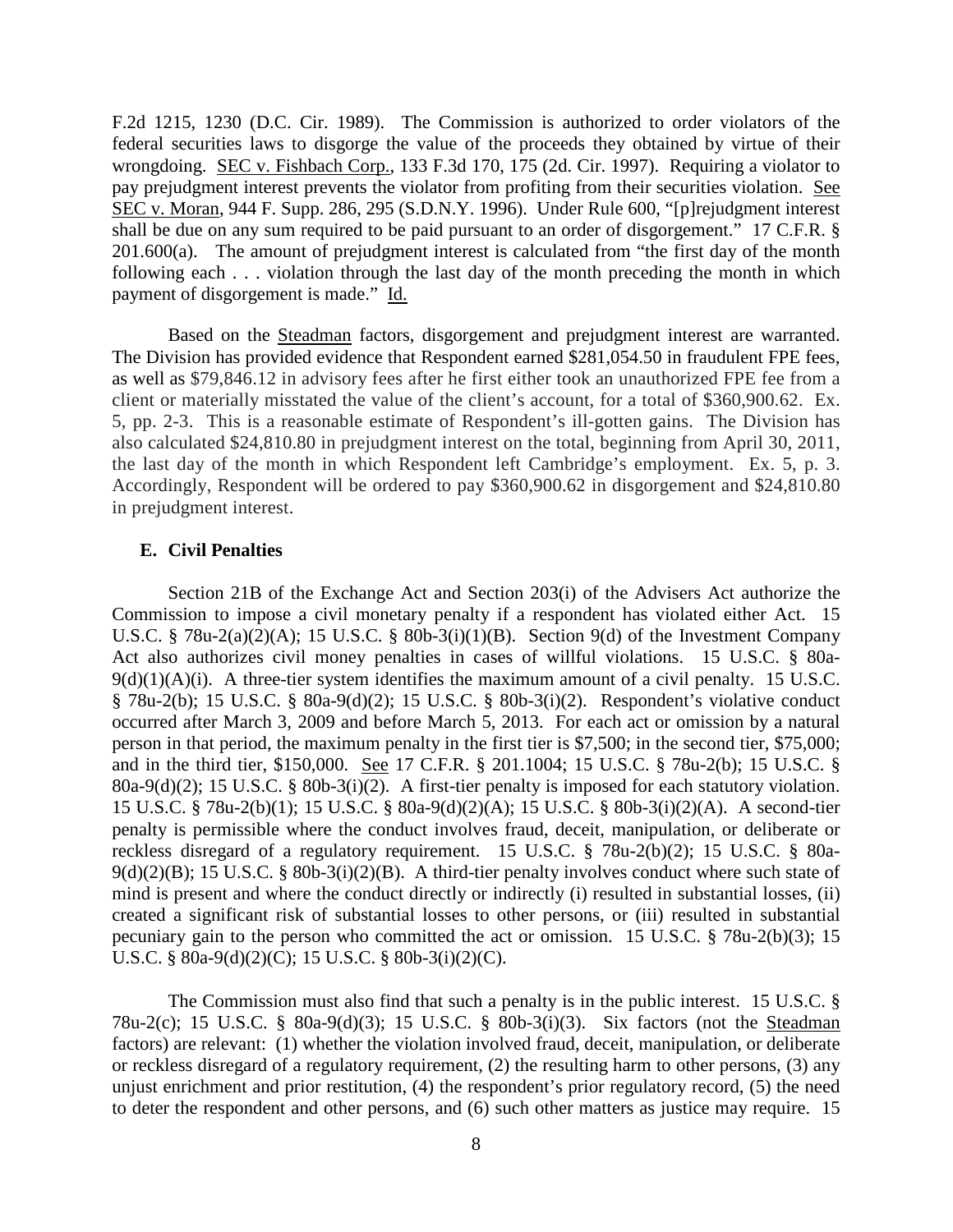U.S.C. § 78u-2(c); 15 U.S.C. § 80a-9(d)(3); 15 U.S.C. § 80b-3(i)(3). "Not all factors may be relevant in a given case, and the factors need not all carry equal weight." See Robert G. Weeks, Initial Decision Release No. 199 (Feb. 4, 2002), 76 SEC Docket 2609, 2671. "To impose second-tier penalties, the Commission must determine how many violations occurred and how many violations are attributable to each person." Rapoport, 682 F.3d at 108.

Although the tier determines the maximum penalty, "each case has its own particular facts and circumstances which determine the appropriate penalty to be imposed" within the tier. SEC v. Murray, No. OS-CV-4643 (MKB), 2013 WL 839840, at \*3 (E.D.N.Y. Mar. 6, 2013) (quotation omitted); see also SEC v. Kern, 425 F.3d 143, 153 (2d Cir. 2005). In addition to the statutory factors cited above, courts consider:

(1) the egregiousness of the violations at issue, (2) defendants' scienter, (3) the repeated nature of the violations, (4) defendants' failure to admit to their wrongdoing; (5) whether defendants' conduct created substantial losses or the risk of substantial losses to other persons; (6) defendants' lack of cooperation and honesty with authorities, if any; and (7) whether the penalty that would otherwise be appropriate should be reduced due to defendants' demonstrated current and future financial condition.

SEC v. Lybrand, 281 F. Supp. 2d 726, 730 (S.D.N.Y. 2003), aff'd on other grounds, 425 F.3d 143 (2d Cir. 2005) (Lybrand factors).

Respondent's violations involved fraud, they caused significant financial harm to Respondent's many clients, resulting in substantial unjust enrichment to Respondent with no restitution, and they were egregious and repeated. Respondent has not admitted to his wrongdoing, did not cooperate with the investigation, and has offered no evidence of his financial condition. His misconduct is of a kind that demands deterrence. In short, every relevant factor, including the Steadman factors, weighs in favor of a substantial civil penalty, except for Respondent's prior regulatory record, as to which the record is silent.

As a matter of statutory interpretation, the unit of violation is the individual false representation, in the case of Exchange Act Rule 10b-5(b), and the individual transaction, in the case of Section 206(2) of the Advisers Act. 17 C.F.R. § 240.10b-5(b); 15 U.S.C. § 80b-6(2). Respondent's violations involved 107 fraudulent FPEs, and false representations to six different clients, or 113 violations in total. Respondent acted with scienter, so each violation involved at least deliberate or reckless disregard of a regulatory requirement, and his conduct resulted in substantial pecuniary gain to himself. Thus, third-tier penalties are justified, and the maximum penalty is \$16,950,000 (113 x \$150,000). However, the Division seeks civil penalties equal to the amount of disgorgement, or approximately \$360,000. Because the requested penalty prejudices Respondent far less than using total transactions as the unit of violation, and is otherwise amply warranted by the evidence, I will limit the civil penalty to that requested by the Division. See U.S. v. Bajakajian, 524 U.S. 321, 337 (1998) (fines and penalties should not be "grossly disproportional to the gravity of the . . . offense"). Accordingly, a civil penalty of \$360,900.62 will be imposed.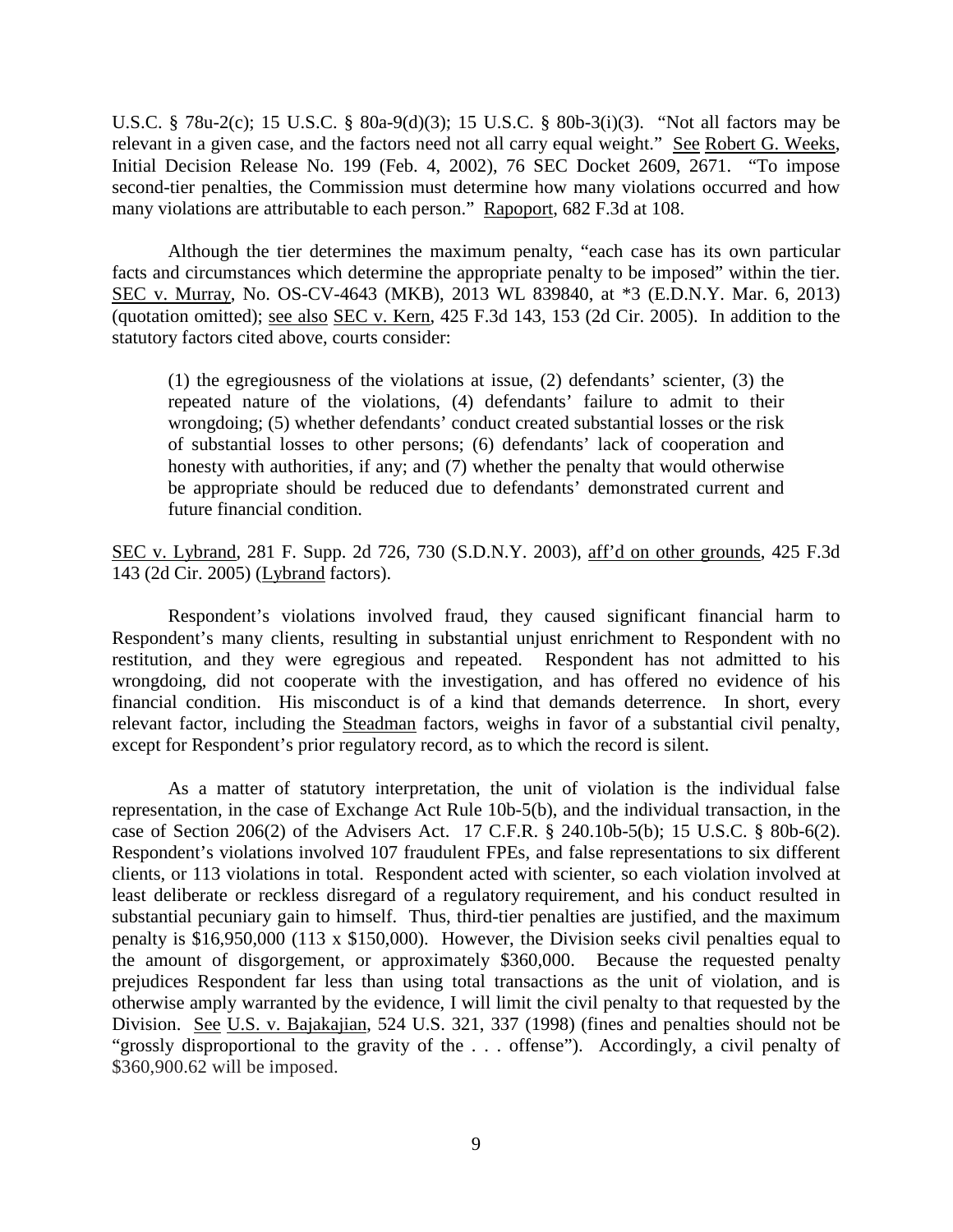#### **ORDER**

IT IS ORDERED, pursuant to Section  $21C(a)$  of the Securities Exchange Act of 1934 and Section 203(k) of the Investment Advisers Act of 1940, that Richard P. Sandru CEASE AND DESIST from committing or causing any violations, or any future violations, of Section 10(b) of the Securities Exchange Act of 1934 and Rule 10b-5 thereunder, and of Section 206 of the Investment Advisers Act of 1940;

IT IS FURTHER ORDERED, pursuant to Section  $15(b)(6)$  of the Securities Exchange Act of 1934 and Section 203(f) of the Investment Advisers Act of 1940, that Richard P. Sandru is permanently BARRED from association with brokers, dealers, investment advisers, municipal securities dealers, transfer agents, municipal advisors, and nationally recognized statistical rating organizations;

IT IS FURTHER ORDERED, pursuant to Section  $15(b)(6)$  of the Securities Exchange Act of 1934, that Richard P. Sandru is permanently BARRED from participating in an offering of penny stock, including acting as a promoter, finder, consultant, agent, or other person who engages in activities with a broker, dealer, or issuer for purposes of the issuance or trading in any penny stock, or inducing or attempting to induce the purchase or sale of any penny stock;

IT IS FURTHER ORDERED, pursuant to Section 9(b) of the Investment Company Act of 1940, that Richard P. Sandru is permanently BARRED from serving or acting as an employee, officer, director, member of an advisory board, investment adviser or depositor of, or principal underwriter for, a registered investment company or affiliated person of such investment adviser, depositor, or principal underwriter;

IT IS FURTHER ORDERED, pursuant to Section 21C(a) of the Securities Exchange Act of 1934, Section 203(k) of the Investment Advisers Act of 1940, and Section 9(e) of the Investment Company Act of 1940, that Richard P. Sandru shall pay DISGORGEMENT in the amount of \$360,900.62, as well as prejudgment interest in the amount of \$24,810.80;

IT IS FURTHER ORDERED, pursuant to Section 21B of the Securities Exchange Act of 1934, Section 203(i) of the Investment Advisers Act of 1940, and Section 9(d) of the Investment Company Act of 1940, that Richard P. Sandru shall pay a CIVIL MONETARY PENALTY in the amount of \$360,900.62; and

Payment shall be made no later than twenty-one days after the date of this Order. Payment shall be made by certified check, United States postal money order, bank cashier's check, wire transfer, or bank money order, payable to the Securities and Exchange Commission. The payment, and a cover letter identifying Respondent and Administrative Proceeding No. 3- 15268, shall be delivered to: Enterprises Services Center, Accounts Receivable Branch, HQ Bldg., Room 181, AMZ-341, 6500 South MacArthur Blvd., Oklahoma City, OK 73169. A copy of the cover letter and instrument of payment shall be sent to the Commission's Division of Enforcement, directed to the attention of counsel of record.